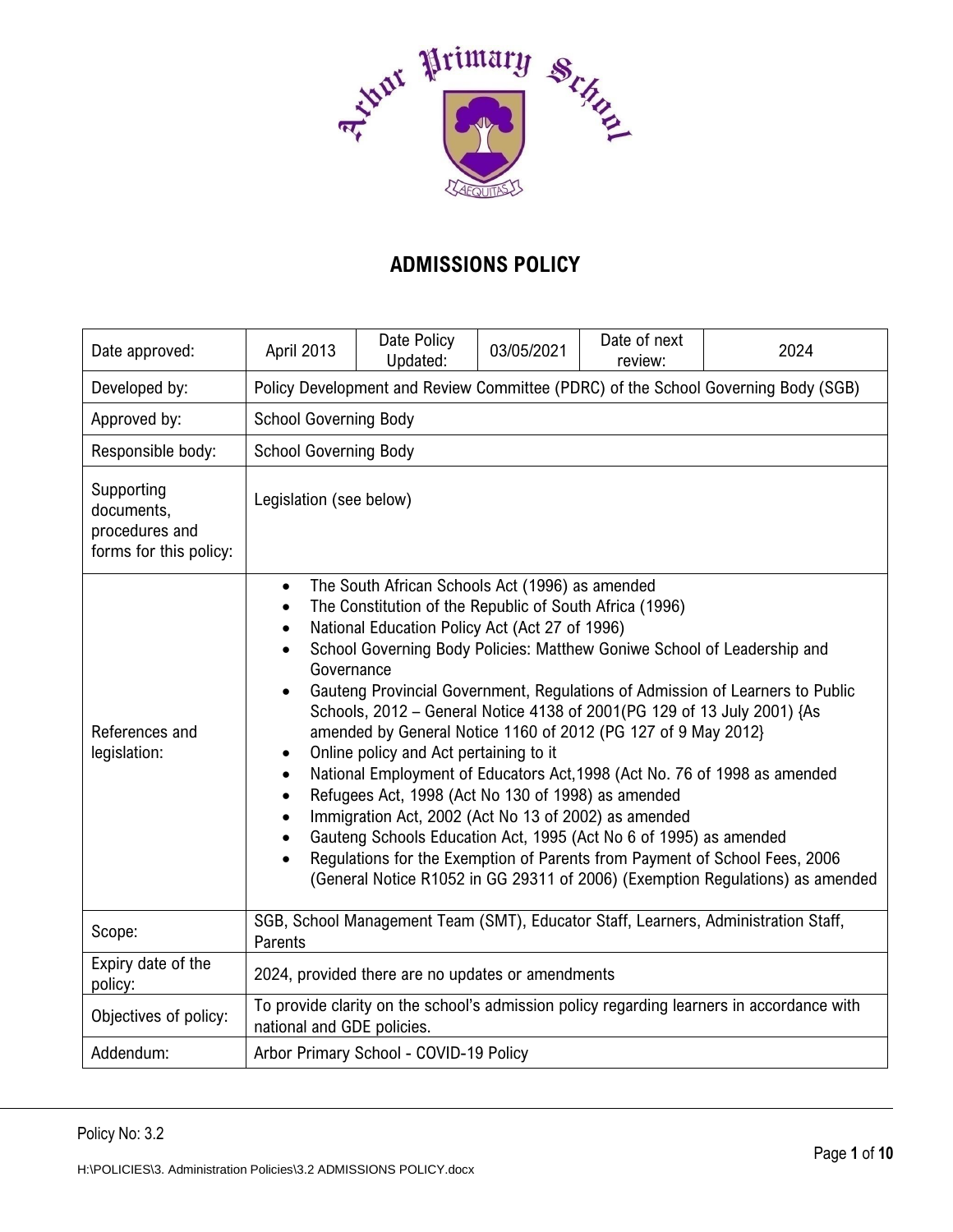## **ARBOR PRIMARY SCHOOL**

# **ADMISSIONS POLICY**

## **1. PURPOSE OF THE ADMISSION POLICY**

This policy has been formulated by the School Governing Body and therefore details the Admissions Policy of Arbor Primary School as it pertains to the duties and responsibilities of the SGB.

The main purpose of the policy is to ensure that learner admission to Arbor Primary School takes place according to legislation and policies, both national and provincial. The policy will also ensure that:

- a) learners will not be unfairly discriminated against, in terms of race, culture, religious belief, gender, sexual orientation, disability, financial circumstances or language within the parameters that Arbor Primary School is a fee-paying school for boys and girls where the medium of instruction is English;
- b) parents, educators, learners and the community are fully aware of the procedures for admission to the school;
- c) administrative procedures for admission are clearly defined;
- d) Any learner admitted to the school is admitted to the total school programme.

#### **2. DEFINITIONS**

| <b>GDE</b>  | the Gauteng Department of Education                                                                                                                                                                                                                                                |
|-------------|------------------------------------------------------------------------------------------------------------------------------------------------------------------------------------------------------------------------------------------------------------------------------------|
| DBE         | Department of Basic Education                                                                                                                                                                                                                                                      |
| <b>HOD</b>  | Head of the Provincial Education Department                                                                                                                                                                                                                                        |
| SGB         | <b>School Governing Body</b>                                                                                                                                                                                                                                                       |
| <b>SASA</b> | South African Schools Act (Act 84 of 1996)                                                                                                                                                                                                                                         |
| The School  | Arbor Primary School; that is declared a public, fee paying school in terms of SASA and<br>advocates English as its main medium of instruction with a Christian Based Ethos                                                                                                        |
| Educator    | any person who teaches, educates or trains learners at the school who has been appointed by<br>the GDE or the SGB of the school.                                                                                                                                                   |
| Principal   | person, usually an educator, appointed by the GDE to manage all educational and administrative<br>functions of the school who is accountable to the GDE and SGB as determined by SASA and<br>other legislation. The professional management of the school lies with the principal. |
| Learner     | any person receiving education or obliged to receive education in terms of SASA                                                                                                                                                                                                    |
| Parent      | a) the biological parent or adoptive parent or legal guardian of a learner; or<br>b) the person legally entitled to custody of a learner; or                                                                                                                                       |
|             | c) the person who undertakes to fulfil the obligations of a person referred to in (a) and (b)<br>towards the learner's education at school.                                                                                                                                        |
| Feeder zone | the school is the nearest in chosen language of instruction to the learner's place of residence<br>or parent's work address, as determined by the feeder zone.                                                                                                                     |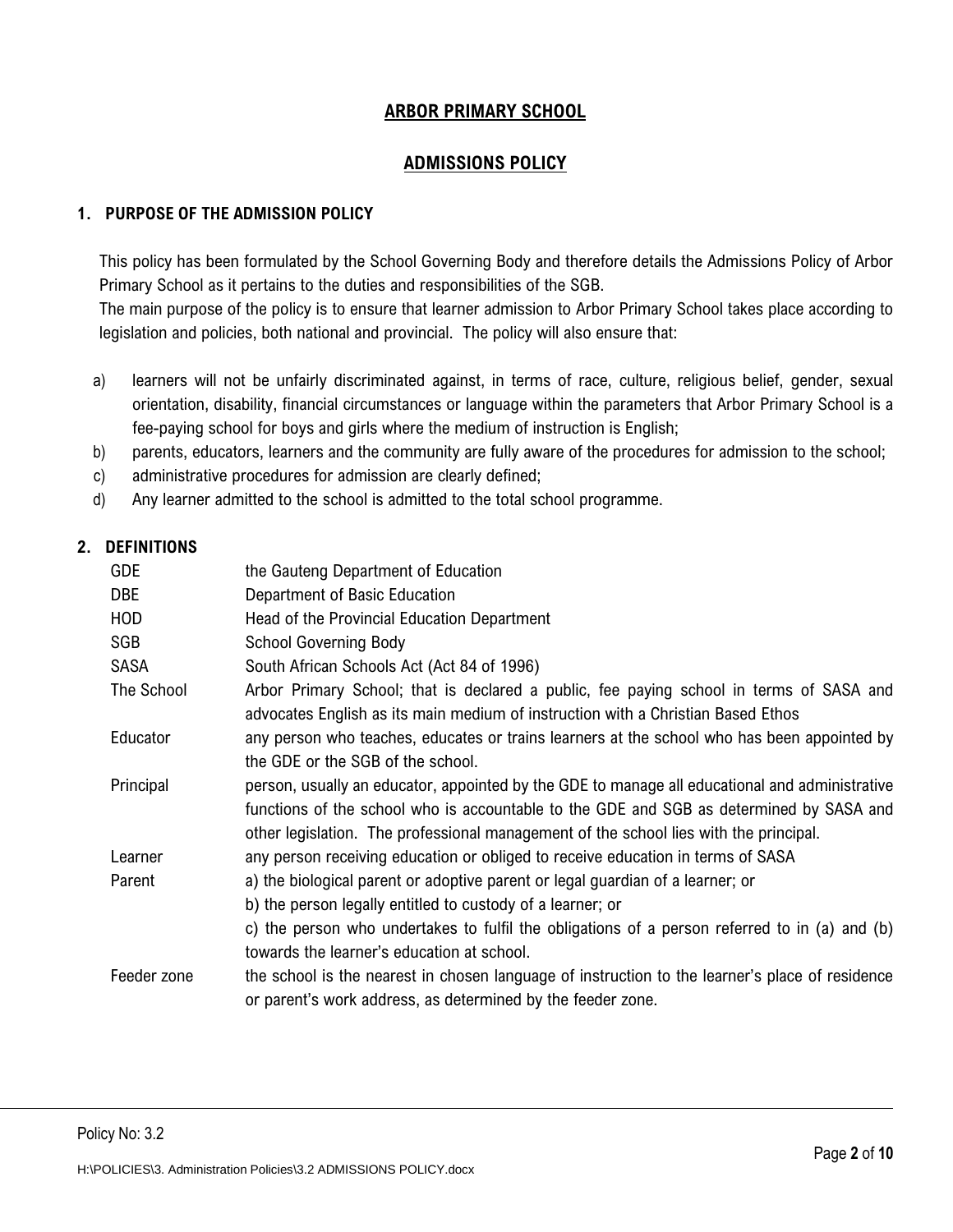### **3. ROLES AND RESPONSIBILITIES OF THE SGB**

The SGB is authorised to develop the Admissions Policy of the school in accordance with legislative processes. The SGB approves and adopts the policy and ensures the implementation of the policy in the school. Furthermore, the SGB must:

- a) encourage parents of learners to apply for admission for the following academic year before the end of the preceding year in accordance with the admission dates for that year as advised by the GDE;
- b) inform parents of learners of their rights and obligations in terms of SASA and any other applicable law. Parents must specifically be informed about their rights and obligations in respect of the governance and affairs of the school, including the process of deciding the school budget, any decision of a parent meeting relating to school fees and the Code of Conduct for learners;
- c) make a copy of the Admissions Policy available for ratification by the HOD.
- d) ensure that sufficient funds (school fees) are collected in a responsible and accountable manner to enable the school to provide quality education in a safe, caring and nurturing environment.

#### **4. ROLE AND OBLIGATIONS OF THE PRINCIPAL**

The principal of the school represents the HOD. The principal ensures that the administration of admissions is carried out and that time frames are adhered to.

The principal remains accountable for the administration of admissions and will not delegate this authority to a member of staff.

The principal must ensure that parents are advised of the annual school fees and all other inclusive costs such as stationery and refundable deposits. Furthermore, he must ensure that parents are advised that they may apply for an exemption from school fees if they fulfil the criteria in terms of SASA and other applicable legislation. Other responsibilities include:

- Informing parents when admissions is open and explaining to parents about the process to be followed.
- Assist parents of learners in Grade 1 and 8 to make online applications.
- Reregistration of learners already in the school.
- Adjudication of in-grade applications and communicating successful and unsuccessful applications.
- Issuing of transfer cards.
- Maintaining relevant registers: applications for admission and admissions register.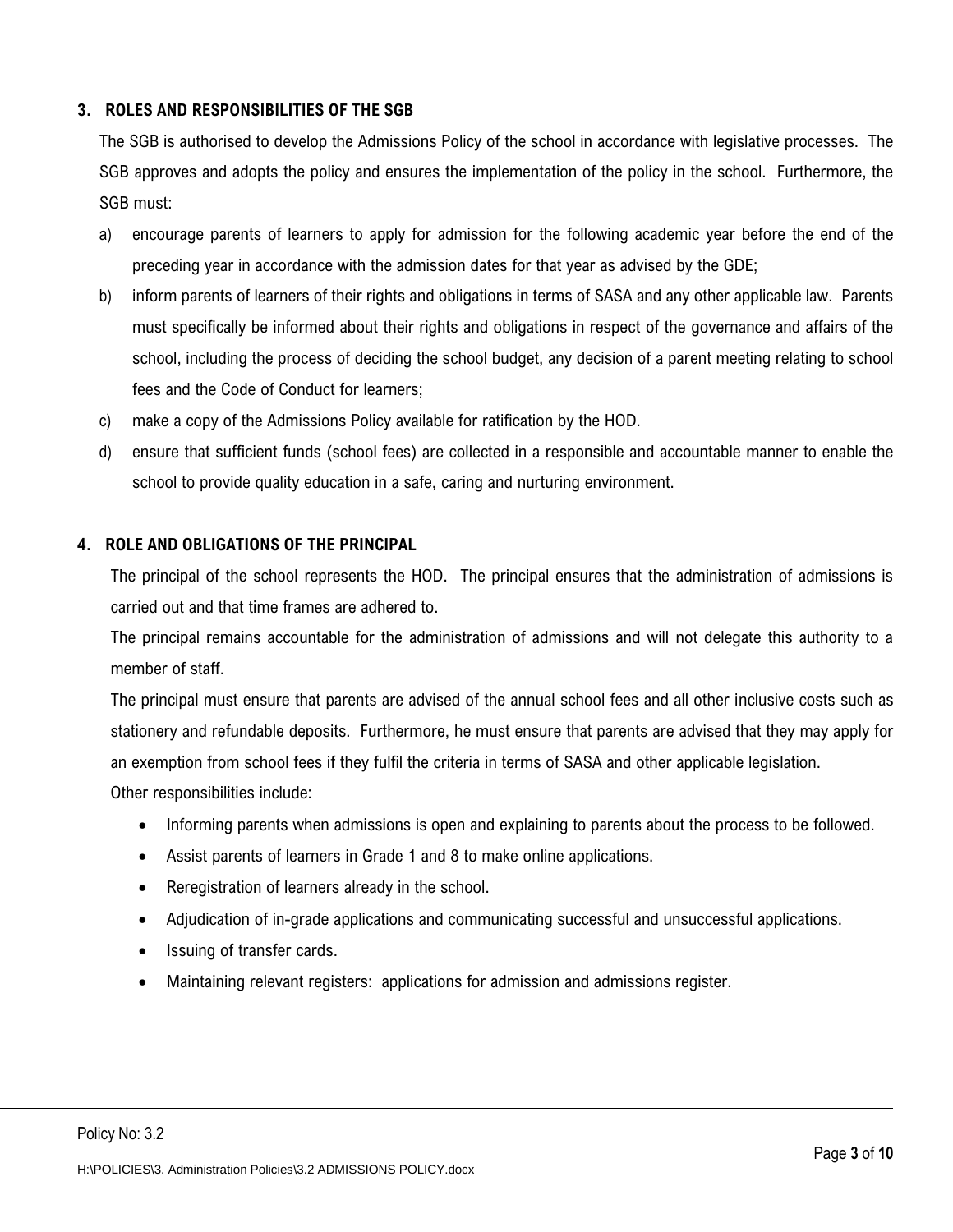## **5. ROLE OF THE HOD**

The HOD and officials of the GDE delegated by the HOD are responsible for the admission of learners to the school. The HOD further delegates the administration of admissions to the principal of the school.

The HOD must determine the process of registration for admission to public schools to facilitate the process in a timely and efficient manner. The HOD takes responsibility for learners that are not placed in a school and also determines when a school may be declared full. The HOD is assisted by officials from the GDE that include the District Director and his personnel at the Ekurhuleni North office.

## **6. RIGHTS AND OBLIGATIONS OF PARENTS**

- 6.1. All parents are expected to register children that are of compulsory school going age at a school. Failure to do so could result in prosecution.
- 6.2. Parents are expected to uphold the school's Code of Conduct and regulations as long as they do not conflict with SASA and any other legislation or policies at national or provincial level.
- 6.3. Parents must ensure that learners attend school regularly. The parent must advise the school if the learner cannot attend school for whatever reason.
- 6.4. Parents are responsible for the timeous payment of school fees as approved by the parent body at the Annual General Meeting of the SGB. Both parents are responsible for the payment of school fees and parents who do not pay will face legal action in terms of SASA. Parents who are unable to pay school fees must apply to the school for an exemption from school fees. The SGB reserves the right to review the terms of an exemption at any time. Furthermore, an exemption from school fees is granted for the current school year only. Parents, who feel that they qualify for an exemption, must apply for exemption every year that their child/ren are enrolled at the school.
- 6.5. Parents are encouraged to participate in their child's learning and to discuss the learner's progress with the educators and/or principal.

## **7. REGISTRATION PROCESS FOR THE ADMISSION OF GRADE 1 LEARNERS ONLY**

As from 2016, the Gauteng Department of Education has introduced E-Admissions in the province of Gauteng. This is for entry level grades i.e. Grade 1 and Grade 8 only. The process and policy are administrated by the GDE. The school implements this policy as instructed. Furthermore, the school implements any amendments to the E-Admissions policy as instructed by the GDE. The GDE provides schools annually with a Management Plan for Admissions.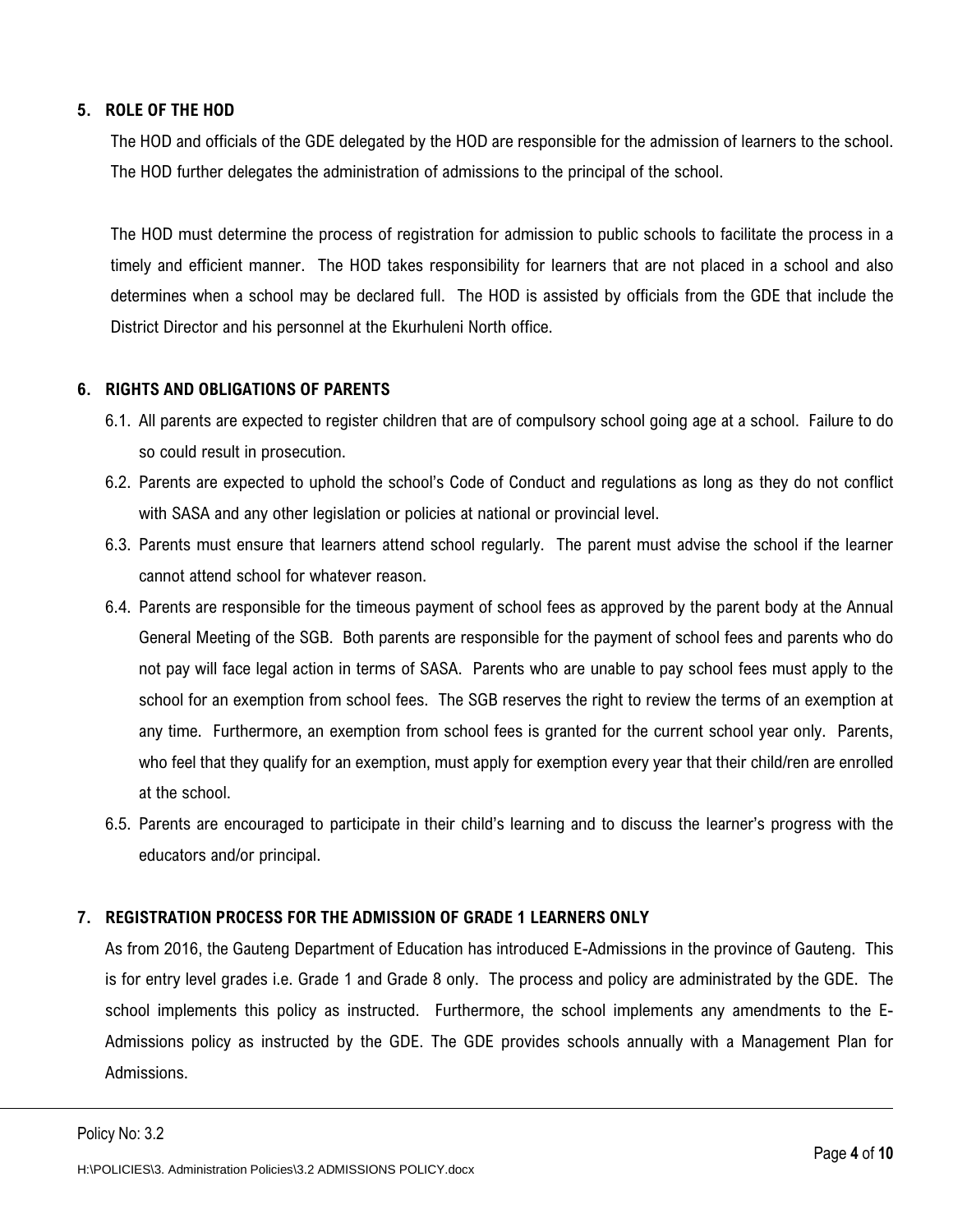Late registrations are also done online. The GDE online system notifies parents of the status of their application and advises parents of successful enrolment at a school. Parents of unplaced learners must contact the district office of the GDE for assistance.

7.1 The current GDE criteria for admission to Grade 1 is as follows in order of relevance:

- 1<sup>st</sup> Criteria: Home address of the learner must be in the school's Feeder Zone, i.e. the nearest school.
- 2<sup>nd</sup> Criteria: Learner applying has a sibling registered at the school
- 3<sup>rd</sup> Criteria: Either parent's work address must be within the school's Feeder Zone.
- 4<sup>th</sup> Criteria: Home address to be within 30km of the school
- 5<sup>th</sup> Criteria: Home address to be beyond 30km of the school

#### **8. REGISTRATION PROCESS FOR THE ADMISSION OF GRADE 2 – 7 LEARNERS**

- 8.1. Each year, before the end of the first school term, the DBE must publish, (by any reasonably practicable means), the admission period for the forthcoming year.
- 8.2. From the commencement date of the admission period, the school must make Agreement of Tuition forms available to parents. The Agreement of Tuition document can be downloaded from the school's website: arborprimary.co.za. Alternatively, the document can be collected from the school during school hours, subject to any school access control measures such as COVID-19 regulations (see Addendum).
- 8.3. Agreement of tuition forms may be returned to the school from the date specified by the DBE which is usually the  $7<sup>th</sup>$  school day after the commencement date. No forms may be accepted by the school before the start of the admission period.
- 8.4. Agreement of tuition forms received after the end of the application period must be processed according to the GDE's instruction and criteria.
- 8.5. Learners who apply for admission within the admission period shall upon submission of a completed form and the necessary supporting documentation:
	- a) be placed on a List A or Waiting List B in accordance with applicable regulations; and
	- b) be informed in writing by the school of which waiting list they have been placed on and their position on that waiting list.
- 8.6 For the purposes of entry phase admissions to a primary school, the criteria for List A and Waiting List B are as follows:
	- a) List A:
		- ❖ Home address of the learner must be in the school's Feeder Zone, i.e. the nearest school.
		- ❖ Learner applying has a sibling registered at the school

Policy No: 3.2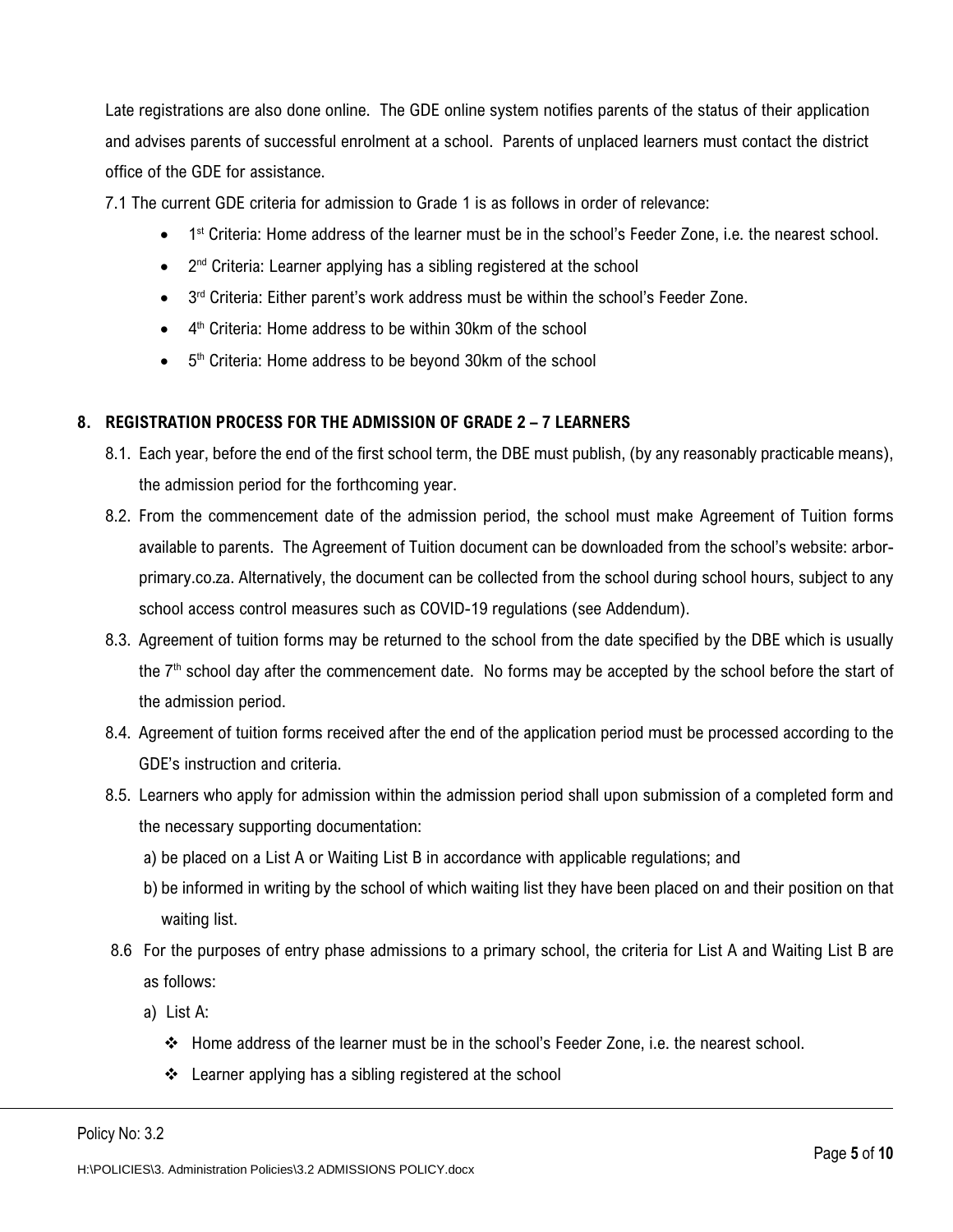- ❖ Either parent's work address must be within the school's Feeder Zone
- b) Waiting List B:
	- ❖ Learners who do not meet the criteria for List A.
- 8.7 Learners will be placed on List A or Waiting List B in the chronological order in which their applications were received by the school. Learners who do not apply within the admission period have no right to preferential placement. Where the HOD decides to place a learner that does not fulfil the criteria for List A at the school, the HOD must instruct the school in writing to accept the learner.
- 8.8 The school will maintain a separate register for List A and Waiting List B that will include, but is not limited to, learners' names and surnames, residential address, grade of learner, parents' work address, learners' waiting list number, and any other details required by the HOD.
- 8.9 Before the due date determined by the GDE, the school must:
	- a) notify all applicants whether their applications have been successful or not;
	- b) inform successful applicants that they must confirm their acceptance of a place at the school within 7 days of being notified;
	- c) provide unsuccessful applicants with a waitlist number and inform them of their right to object and appeal in terms of regulations.
- 8.10 Notwithstanding the provisions of any school admission policy, the District Director may place an unplaced learner at the school if:
	- a) the school has not been declared full; or
	- b) there are no remaining unplaced learners on a waiting list.

#### **9. ADMISSION REQUIREMENTS**

- 9.1. Age of learner:
	- 9.1.1.A learner, who is 5 years old, turning 6 years, by 30 June in the Grade 1 year, can register at the school during the application period in the preceding year. Learners younger than this may not be admitted unless the application is accompanied by a school readiness report from a suitably qualified person. Final approval must be obtained from the District Director. However, all children turning 7 years in the Grade 1 year, must register at the school during the application period in the preceding year.
	- 9.1.2.Where a learner is three years or more above the normal grade age, the District Official must co-ordinate the establishment of "fast-track" programmes or facilities for such a learner.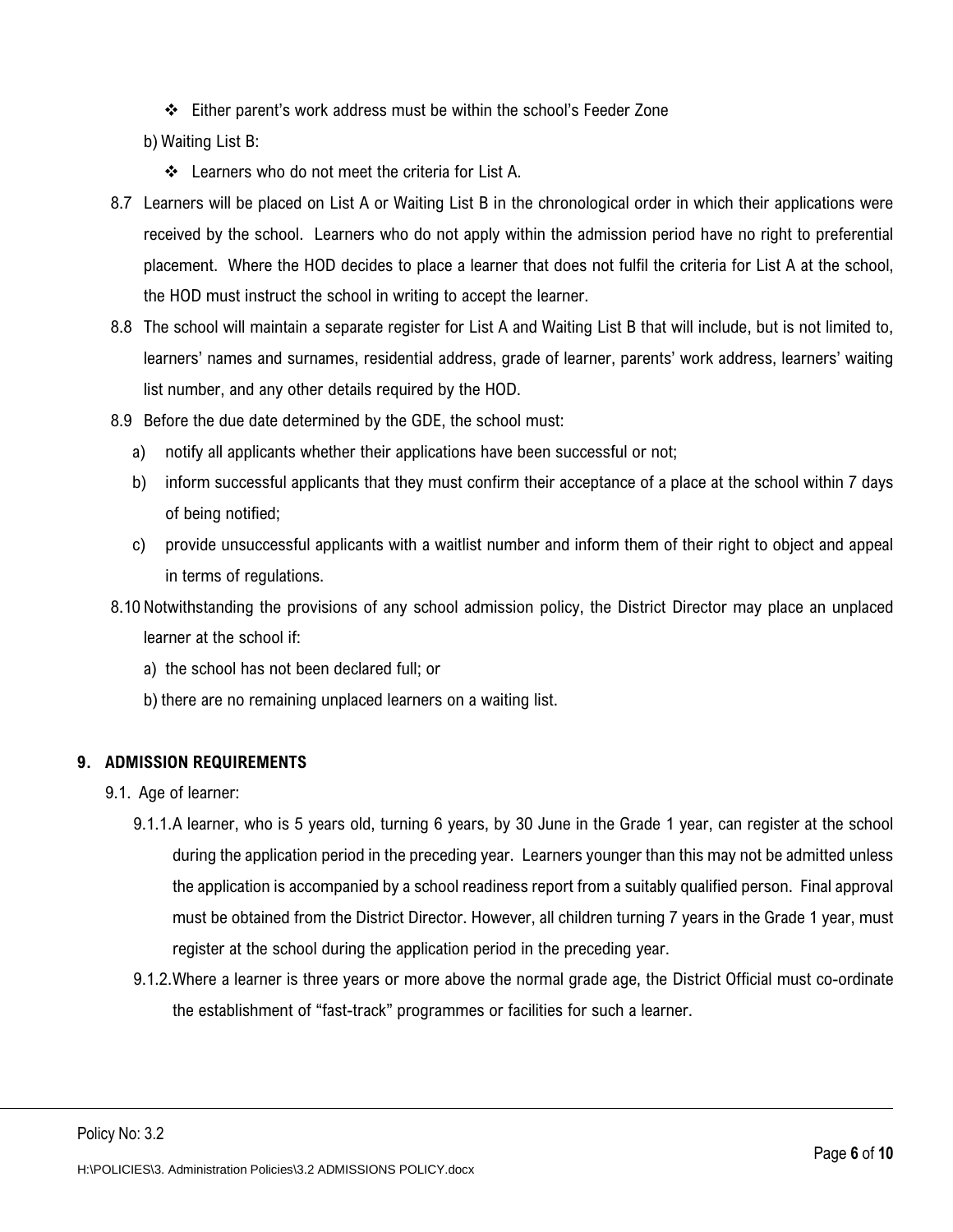#### 9.2 Supporting Documentation:

**Fully completed and signed applications submitted by parents applying for the registration and admission of their children to the school must be supported by the following documents** (where the required documents are not available, the learner's application must be accepted provisionally subject to the condition that the parent produces proof to the school within two weeks that he or she has applied for the necessary documentation):

- 9.2.1 Certified copies by a Commissioner of Oaths of:
- a) an official Birth Certificate of the child (learner).
- b) Immunisation Certificate of Child proof that the learner has been immunised against polio, measles, tuberculosis, diphtheria, tetanus and hepatitis B;
- c) the Transfer Card of the learner, if currently enrolled at another school, from Grade 1 to Grade 7.
- d) the most recent school report if the learner is currently enrolled at another school
- e) proof of residence– only municipal utilities accounts, title deeds or a signed rental agreement will be accepted. The parent's name and address must appear on the documentation and no municipal account must be older than three months. No affidavits from landlords will be accepted in place of a proper rental agreement. If the rental agreement is not from a registered rental company, then proof of the lessor's (landlord's) address and a certified copy of the lessor's Identity Document are required;
- f) proof of employment if the parent is applying for a learner based on the parent's work address being in the feeder zone. A signed letter on the company letterhead is required. Parents working for private individuals must bring a letter from the employer with the employer's proof of address and a certified copy of the Identity Document;
- g) Identity Documents of both parents. If a parent is deceased, a death certificate must be provided;
- h) Divorce Agreements if applicable, particularly where a parent has sole custody.
- i) an affidavit from a parent if this parent does not know the whereabouts or cannot contact the other parent;
- j) where the parent is not the natural parent of the child, documentation supporting the parent's legal relationship with the learner;
- k) proof of registration of a sibling at the school where an applicant is applying on the basis of the sibling relationship. The proof of validity of the sibling relationship can also be requested by the school;
- l) a study permit and residence permit from the Department of Home affairs in the case of foreigners and immigrants who are not permanent residents. If a permit is not available, the school will provisionally accept the application on the condition that the parent proves within two weeks of submitting the application that the study and/or residence permit has been applied for. Extensions for obtaining this documentation will be assessed according to the individual case.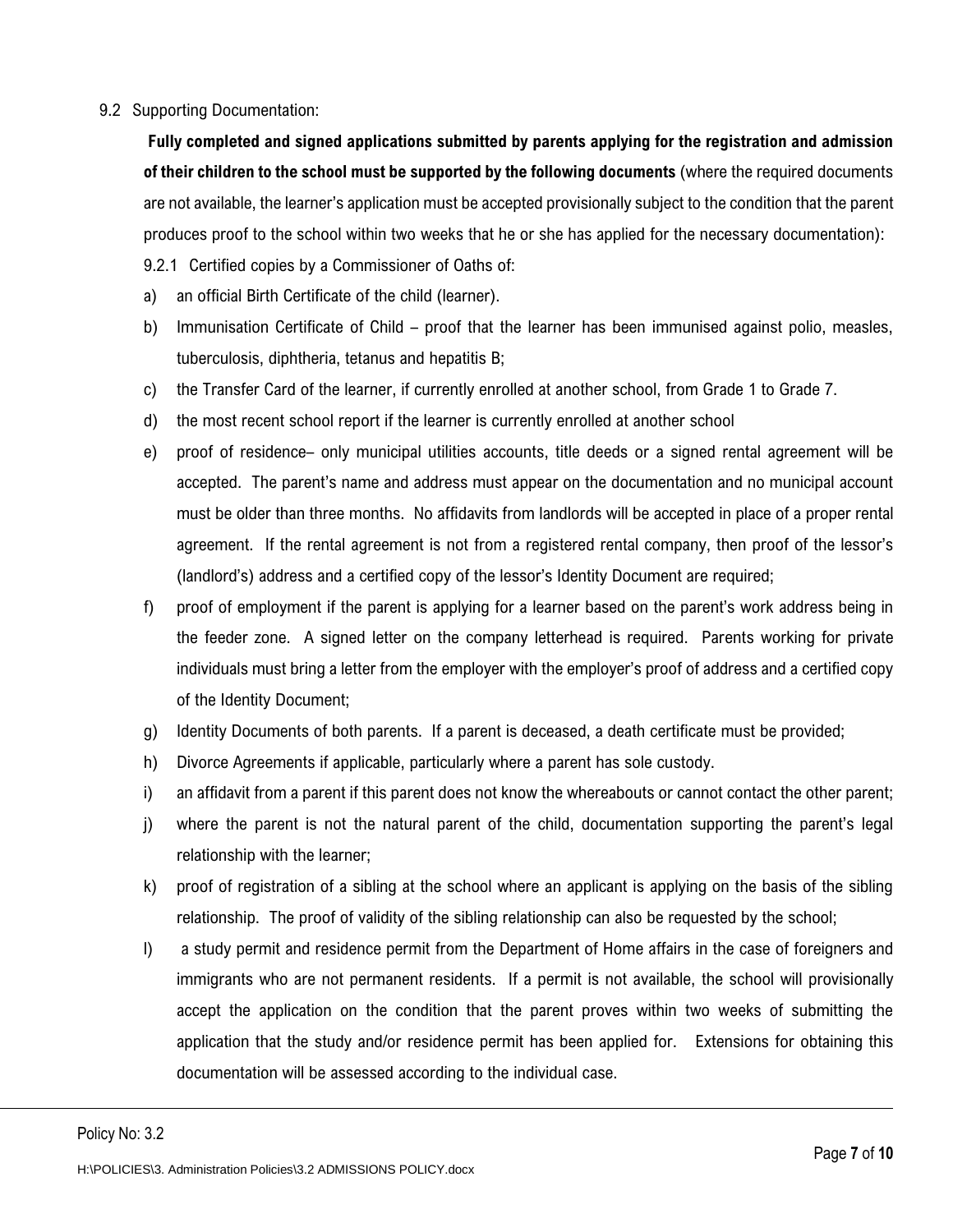- 9.2.2 Both parents must sign the application form and provide the school with the required documentation. A death certificate must be provided if a parent is deceased.
- 9.2.3 Undocumented learners:

In the case where a parent is unable to submit a birth certificate of thelearner or has only submitted a written affirmation or sworn written statement about the age of a learner, the school will admit the learner conditionally for a period of three months, allowing the parent to obtain a copy of the birth certificate from the Department of Home Affairs.

The school will refer cases of parents who failed to submit documents within the stipulated six-week period to the District Director, who may extend the period on good cause shown by the parent.

The school will report undocumented learners, annually, to the Department by submitting a list of undocumented learners through the office of the District Director to the Provincial Director responsible for admissions. The school will maintain a database of undocumented learners.

On submission of a completed application, the school will issue to parents an allocated waiting list number in writing from the relevant admissions register.

9.2.4 Admission of Non-Citizens:

Provisions governing the admission of South African citizen applicant learners to public schools apply equally to non-citizen applicant learners.

Parents of non-citizen learners must provide a study permit for proof of application for a study permit with the Department of Home Affairs.

Parents should obtain required documentation from the Department of Home Affairs. Should the documentation remain outstanding, the learner will be conditionally admitted to the school for three months and the matter will be referred to the District Director.

9.2.5 **Fraudulent Incomplete Documentation**:

**Arbor Primary School reserves the right to investigate suspicious and incomplete applications. This may involve appointing forensic auditors, legal advisors, credit bureaus and any other specialists that the SGB deems competent to assist with investigations. Fraudulent applications will be declared null and void and the parents may face legal action and/or be asked to remove their child/ren from the school depending on the circumstances of each case.**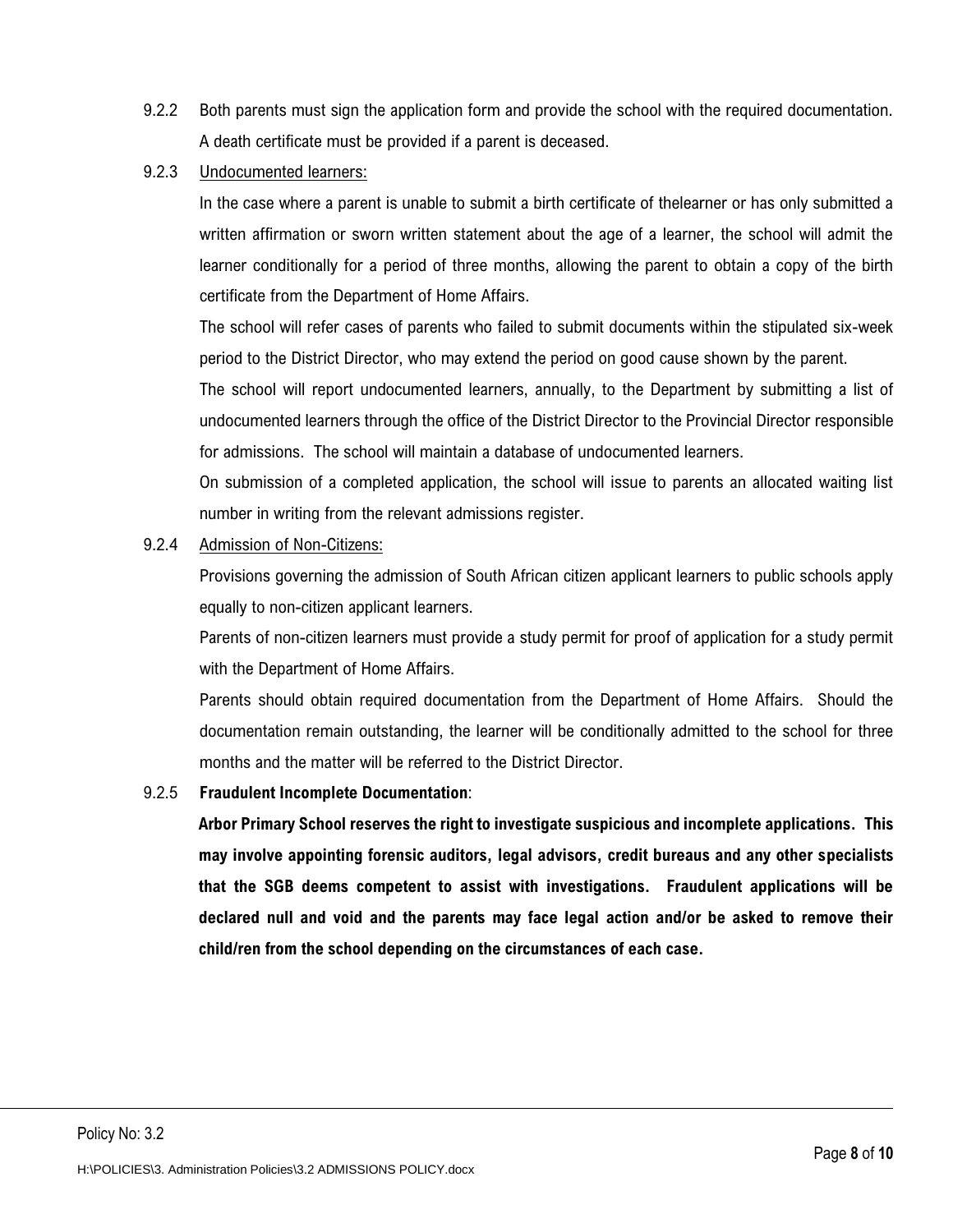#### **10. RE –REGISTRATION OF LEARNERS**

- 10.1 Learners at a school must confirm their continued enrolment at the school annually. The process of reregistration will take place during the admissions process as determined each year by the HOD and the Management Plan for Admissions.
- 10.2 Parents must complete a form issued by the school (which must comply with regulation) to indicate whether or not their children will attend the school the following year. This form must be returned to the school by the date specified by the school, in compliance with instructions from the HOD and GDE.

#### **11. CAPACITY OF THE SCHOOL**

The capacity of the school is determined to provide adequately for the educational needs of all learners in line with the norms and standards set by the Department of Basic Education.

- 11.1 Refer to the National regulation relating to minimum norms and standards for public school infrastructure, GGR920 in Government Gazette 37081 of 29 November 2013 (Annexure A). For COVID-19 regulations regarding amount of learners per venue, see Addendum.
- 11.2 The SGB employs additional staff not funded by the state. The main source of income is derived from the payment of school fees and the collection thereof, and through strict management of the school budget as determined and ratified by the parent body at the Annual General Meeting.
- 11.3 The SGB employs educators to maintain reasonable class sizes. Furthermore, additional support and administrative staff together with additional therapists, counsellors and teaching assistants are employed to provide high quality education for each, and every learner.
- 11.4 In the interests of providing a diverse educational environment, the school has also provided the following venues:
	- a) Senior and Junior Media Centre
	- b) Computer Centre
	- c) Science and Biology Laboratory
	- d) Art Centre
	- e) Technology Centre
	- f) Interactive Centre
	- g) School Hall
	- h) Tuck Shop
	- i) Therapy / Counselling Centre
	- j) Sports fields and facilities

Policy No: 3.2